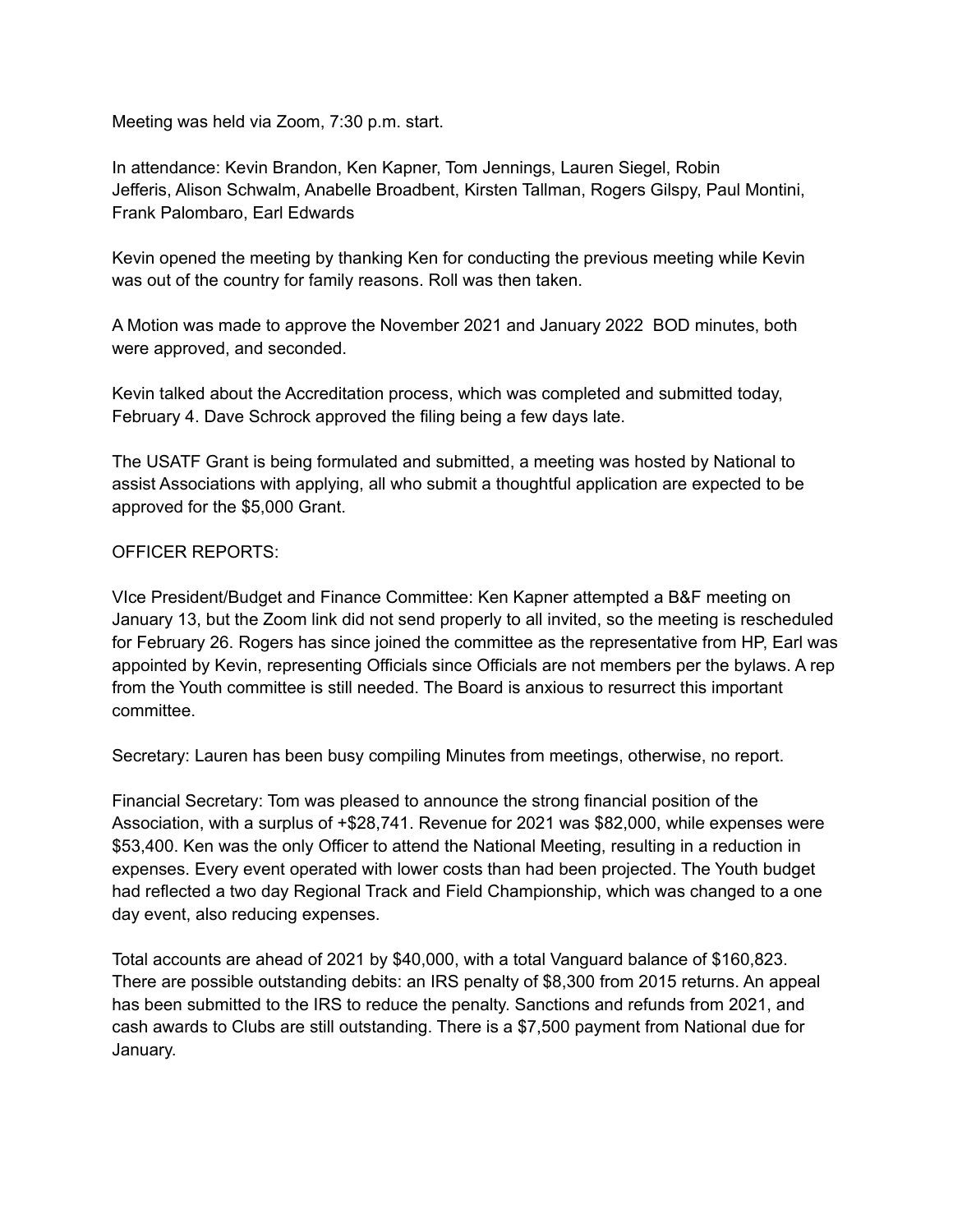Treasurer: A total inflow from Membership of \$23,720. Total outflow of \$11,384, for Annual Meeting register fees, a website maintenance charge, LDR and Youth awards, and a storage facility has been rented to store T&F equipment. The storage facility is located on Chemical Road In Lafayette Hill.

Membership: Robin reported there are currently 1194 members as of 1/31/22. Fifty two clubs, 45 are multiyear clubs. Sanctions: 42 total currently. There are still challenges with Members joining and renewing, due to the platform. Robin is encouraging members to participate in the Tatnall Mile in Delaware on April 9. A mile on the track, open to all. There is a Track meet at Monmouth College July 1-2. The College will be opening the dorms to competitors for this National Club T&F Championship, for Open and Masters.

## COMMITTEE REPORTS

LDR: Tom J. reported for Tom S., who was out of town.

The Awards luncheon was canceled due to Covid. All awards will be distributed at the Frostbite race, winners will be notified. The Grand Prix Road and Off Road schedules have been posted and publicized. There are 13 GP races, with Haddonfield Adrenaline 5k still pending with a 3/26 tentative date.

There are nine Off Road races, with two new races: Big Woods Half Marathon in Elverson, PA, and Run for the Ages in Reading, PA.

The 70+ Age Group is now a new AG, eligible for awards.

There will be two XC races, the Hall of Fame Classic at Belmont Plateau in August will be the Masters Championship , and the Open Championship at Belmont in October at the Jack St. Clair race in October.

LDR is working on a new club/team XC race at a new location. There is no increase in the budget, funds have been reallocated between line items and categories. Rules for the GP were revised before the schedules were made public. Philadelphia Marathon weekend rules have been changed to allow scoring in all races to encourage participation in all three races. Typically Rothman has been registering the most USATF members who have their best chance at scoring well, LDR wants the other races entries increased with Association members.

HP: Kevin welcomed the new Chair, Alison Schwalm. The Vice Chair is Rogers Gilspy. The first meeting had nine attendees, the Committee has lost two members, and are actively looking to replace them. Rogers asked if the original list of nominees for HP can be shared in order to ask if any are still interested. Alison has shared the Slack app for planning and discussion. The Committee is planning an Outdoor T&F event for either 6/4, 6/11, 7/16, or 7/23. A Race Walk event is also planned, but NJ is being consulted so there are no conflicts with their meets. An important task is to identify and secure venues for RW and T&F.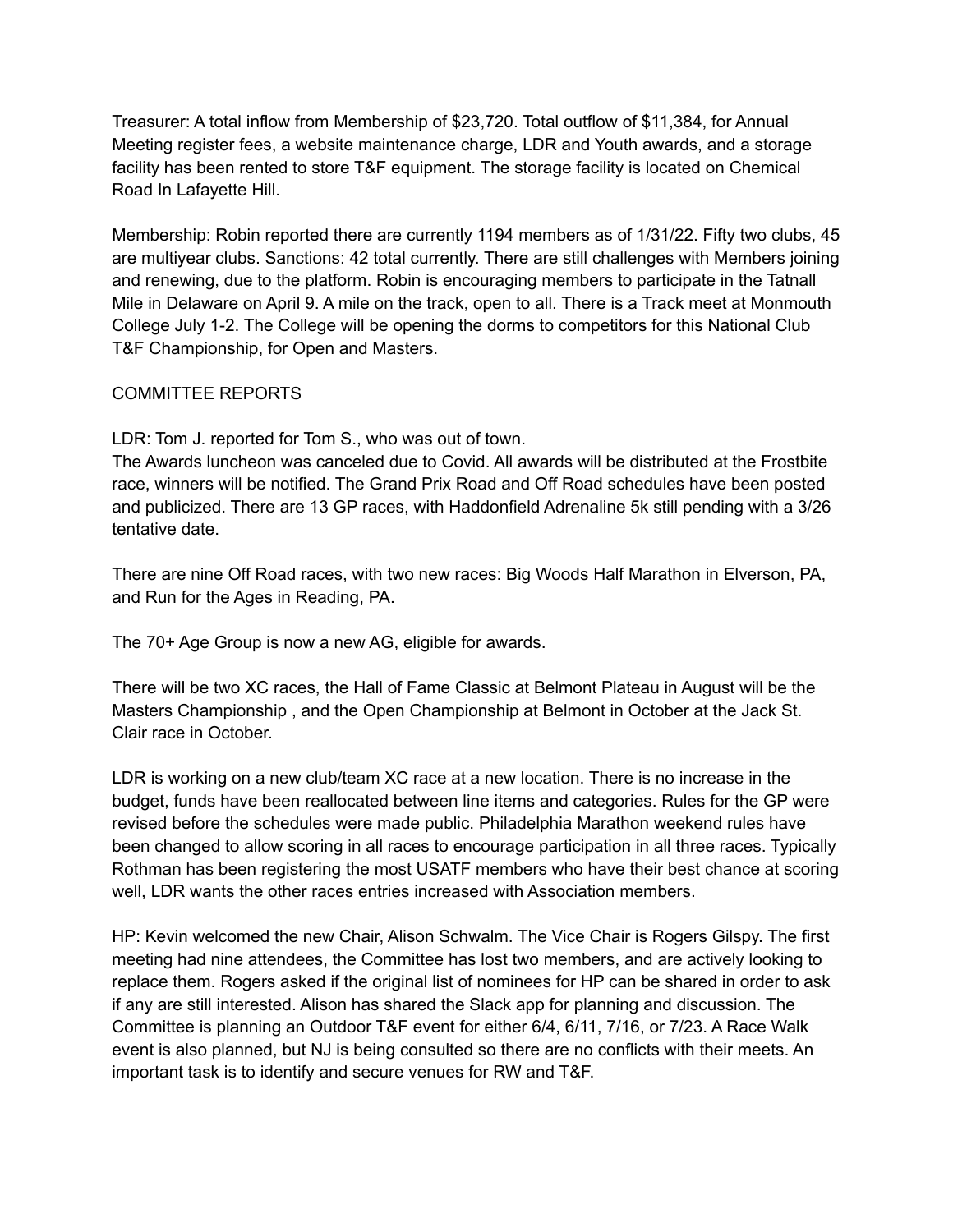There was a request for 27" hurdles added to the Budget. With possibly only two Members using them, the \$10,000 needed to buy eight lanes of hurdles may be impractical, and a larger storage space would be needed. Rogers said a Hurdles subcommittee should be formed to present this request to the Board. Earl said it would be more cost effective to pay those athletes entry fees at other events that have 27" hurdles. Potomac Valley may lend out their hurdles, but eight lanes of hurdles would have to be transported. Robin said Tatnall Track is offering to host events, Rogers will contact the school for availability.

An Indoor Meet is not feasible this Spring, six months is needed to plan and execute a quality meet. It was noted that Philadelphia Masters Developmental Meets have been canceled by the venue, with no other venues renting their facilities at this time.

Youth: Paul asked that all Committees share dates of events to avoid conflicts. Robin has provided each Committee member with requirements for being on Youth. Paul expressed concerns about equipment, which is in 3-4 different locations now, with no clear Inventory list provided by the previous Chair and Committee members. There are concerns with the return of inventory, and which equipment exists, along with what may be needed. Kevin asked when the first meeting will be scheduled. Lauren and Kevin will send out notices for Youth elections, which will be in March. Paul said the five nominees are all very experienced and knowledgeable, all being a Coach or leader of a Youth organization. Mike Gross and Alan from Hershey are enthusiastic to join the Committee and formulate a June Meet. Kevin will ensure that the election process is smooth and properly conducted. Paul has had good feedback from other Youth organizations, such as CYO, that will encourage their Youth to participate in USATF. Paul expects to contact other Youth contacts to keep already established relationships. Robin said the Youth National Championships are in NYC in 2022, and may increase MidAtlantic membership. Kevin said the Committee must be rebuilt to move forward.

## OLD BUSINESS

The Vanguard resolution naming Kevin, Wayne Sadowski, and Tom J. as signatories was voted on and approved November 21, 2021. Since then, Wayne has resigned, Kevin and Tom will be the signatories. With the Treasurer role being vacant, Tom will perform the duties of both offices temporarily until a replacement can be found. Tom stressed the importance of having full access to all accounts in order to fulfill his duties. Earl is concerned that there is not enough oversight with only two signatories, Kevin explained that in his role of Budget and Finance Chair, Ken will have oversight capabilities, but cannot execute transactions.

A vote was taken to retain Kevin and Tom as signatories, all except Earl voted in favor. Earl voted to oppose, as he is still concerned with how finances are exposed to Membership. Earl would like to view the expense ledger, Tom said he sent Earl what he asked for. There was further discussion, Kevin stated there is a formal process to resolve this, and wished to continue what he said was a productive meeting so far.

## NEW BUSINESS: